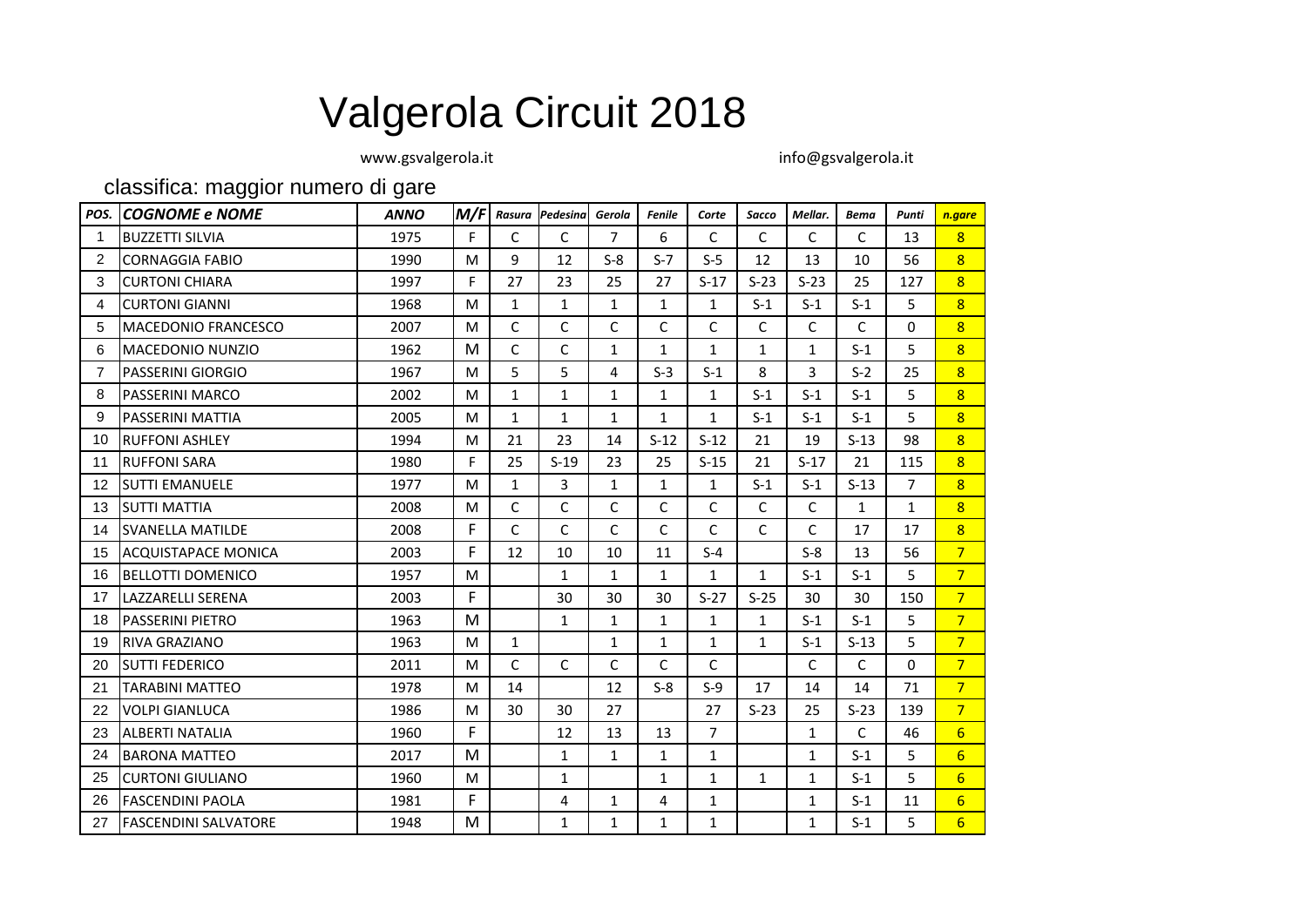| 28 | FIORELLI GULIA              | 2012 | F | C            |                |              | C            | C            | C              | C              | C            | 0              | 6               |
|----|-----------------------------|------|---|--------------|----------------|--------------|--------------|--------------|----------------|----------------|--------------|----------------|-----------------|
| 29 | <b>FIORELLI MARTINA</b>     | 2006 | F | $\mathsf C$  |                |              | $\mathsf{C}$ | $\mathsf{C}$ | $\mathsf C$    | 7              | $\mathsf{C}$ | $\overline{7}$ | $6 \overline{}$ |
| 30 | <b>FIORELLI SONIA</b>       | 2012 | F | $\mathsf{C}$ |                |              | C            | $\mathsf{C}$ | $\mathsf{C}$   | $\mathsf{C}$   | $\mathsf{C}$ | $\Omega$       | $6\overline{6}$ |
| 31 | <b>IOLI FERNANDA</b>        | 1958 | F | $\mathsf{C}$ |                |              | C            | $\mathsf C$  | $\mathsf C$    | C              | $\mathsf{C}$ | 0              | $6 \overline{}$ |
| 32 | LHANSOUR SAID               | 1990 | M |              | 9              | $S-1$        | 5            | $\mathbf{1}$ | $\overline{2}$ | $\overline{7}$ |              | 24             | $6\overline{6}$ |
| 33 | IMATTARUCCHI FRANCESCO      | 1997 | M |              | 6              | 6            | 4            | 6            | $S-3$          |                | 9            | 31             | $6\overline{6}$ |
| 34 | <b>IMAXENTI FEDERICO</b>    | 1994 | M | $\mathbf{1}$ | $\mathbf{1}$   | $\mathbf{1}$ | $\mathbf{1}$ | $\mathbf{1}$ | $S-1$          |                |              | 5              | 6               |
| 35 | <b>MAZZONI ANDREA</b>       | 1986 | M | 25           | 25             | 23           | 25           | 21           |                |                | $S-19$       | 119            | $6\overline{6}$ |
| 36 | <b>MENGHI DANIELE</b>       | 1996 | M | 10           | 14             | 13           | 11           | 11           | $S-5$          |                |              | 59             | $6\overline{6}$ |
| 37 | <b>ORLANDI MAURO</b>        | 1973 | M | $\mathsf C$  | $\mathbf{1}$   | $\mathsf C$  |              | $\mathbf{1}$ | $\mathbf{1}$   |                | $\mathsf{C}$ | 3              | $6\overline{6}$ |
| 38 | PIFFARI SILVIA              | 1977 | F | 9            | $\overline{7}$ | 9            |              |              | $\overline{7}$ | $S-1$          | 11           | 43             | 6               |
| 39 | <b>PIGHETTI LORENZO</b>     | 2011 | M | $\mathsf C$  | C              | $\mathsf C$  |              |              | $\mathsf{C}$   | C              | $\mathbf{1}$ | $\mathbf{1}$   | 6               |
| 40 | <b>RONCO ANNA</b>           | 2013 | F | $\mathsf{C}$ | C              | $\mathsf C$  | C            |              |                | $\mathsf{C}$   | $\mathsf{C}$ | 0              | $6\overline{6}$ |
| 41 | <b>RONCO DANIELE</b>        | 1977 | M | $\mathbf{1}$ | $\mathbf{1}$   | $\mathbf{1}$ | $\mathbf{1}$ |              |                | $\mathbf{1}$   | $S-1$        | 5              | $6\overline{6}$ |
| 42 | <b>RONCO LISA</b>           | 2009 | F | 4            | C              | $\mathsf{C}$ | C            |              |                | $\mathsf{C}$   | $\mathsf{C}$ | 4              | $6\overline{6}$ |
| 43 | <b>ROSSI DIEGO</b>          | 1997 | M |              | 27             | 25           | 30           | $S-23$       | 25             |                | 25           | 132            | $6\overline{6}$ |
| 44 | <b>RUFFONI AMOS</b>         | 1976 | M |              | 13             |              | 10           | $S-7$        | 15             | 15             | 12           | 65             | $6\overline{6}$ |
| 45 | <b>SPEZIALE MARILENA</b>    | 1978 | F | $\mathsf{C}$ | C              | $\mathsf{C}$ |              |              | $\mathsf{C}$   | $\mathsf{C}$   | $\mathbf{1}$ | $\mathbf{1}$   | 6               |
| 46 | <b>SVANELLA NOEMI</b>       | 2010 | F | $\mathsf C$  | C              |              | $\mathsf C$  | $\mathsf C$  |                | $\mathsf C$    | $\mathsf{C}$ | 0              | $6\overline{6}$ |
| 47 | <b>TREMOLADA LARA</b>       | 1982 | F | $\mathsf{C}$ | $\mathsf{C}$   | $\mathsf C$  | $\mathsf{C}$ |              |                | C              | $\mathsf{C}$ | 0              | $6\overline{6}$ |
| 48 | <b>ACQUISTAPACE MONIA</b>   | 1971 | F |              | 27             | 27           |              | 25           | 27             | 27             |              | 133            | $\overline{5}$  |
| 49 | <b>COLOMBINI MARCELLINO</b> | 1962 | M |              | 8              |              |              | $\mathbf 1$  | 10             | 4              | 3            | 26             | 5 <sub>o</sub>  |
| 50 | <b>COPES ENRICA</b>         | 1959 | F |              |                |              | 5            | $\mathbf{1}$ | 5              | $\mathbf{1}$   | 9            | 21             | 5 <sup>1</sup>  |
| 51 | <b>CORNALI ALESSIO</b>      | 2009 | M | С            |                |              | $\mathsf{C}$ | $\mathsf{C}$ |                | C              | C            | 0              | $\overline{5}$  |
| 52 | <b>CORNALI MICHELE</b>      | 1977 | M | 19           |                |              |              | 13           | 19             | 17             | 15           | 83             | $\overline{5}$  |
| 53 | <b>CUCCHI CINZIA</b>        | 1980 | F | 30           | 25             |              |              | 21           |                | 21             | 27           | 124            | 5 <sup>1</sup>  |
| 54 | <b>CURTONI ALESSANDRO</b>   | 2009 | M |              |                |              | $\mathsf C$  | $\mathsf C$  | $\mathsf C$    | $\mathsf{C}$   | $\mathsf{C}$ | 0              | $\overline{5}$  |
| 55 | <b>DONI MIRIAM</b>          | 1975 | F | C            |                | $\mathsf{C}$ | C            |              | $\mathsf{C}$   |                | $\mathsf{C}$ | 0              | $\overline{5}$  |
| 56 | <b>FRIGERI PIETRO</b>       | 1940 | M | $\mathbf{1}$ |                | $\mathbf{1}$ | $\mathbf{1}$ | $\mathbf{1}$ | $\mathbf{1}$   |                |              | 5              | 5 <sup>1</sup>  |
| 57 | <b>FUMELLI ROBERTO</b>      | 1974 | M |              | 17             | 9            | 9            | 3            | 13             |                |              | 51             | $\overline{5}$  |
| 58 | <b>GUSMEROLI ALESSANDRO</b> | 1979 | M |              |                |              | 27           | 30           | 30             | 30             | 27           | 144            | 5 <sup>1</sup>  |
| 59 | <b>MAZZONI IVO</b>          | 1961 | M | $\mathbf{1}$ | $\mathbf{1}$   | $\mathbf{1}$ |              |              |                | $\mathbf{1}$   | $\mathbf{1}$ | 5              | $\overline{5}$  |
| 60 | <b>MONTINI MARILISA</b>     | 1980 | F |              |                | $\mathsf C$  | C            | $\mathsf C$  |                | $\mathsf{C}$   | C            | 0              | $\overline{5}$  |